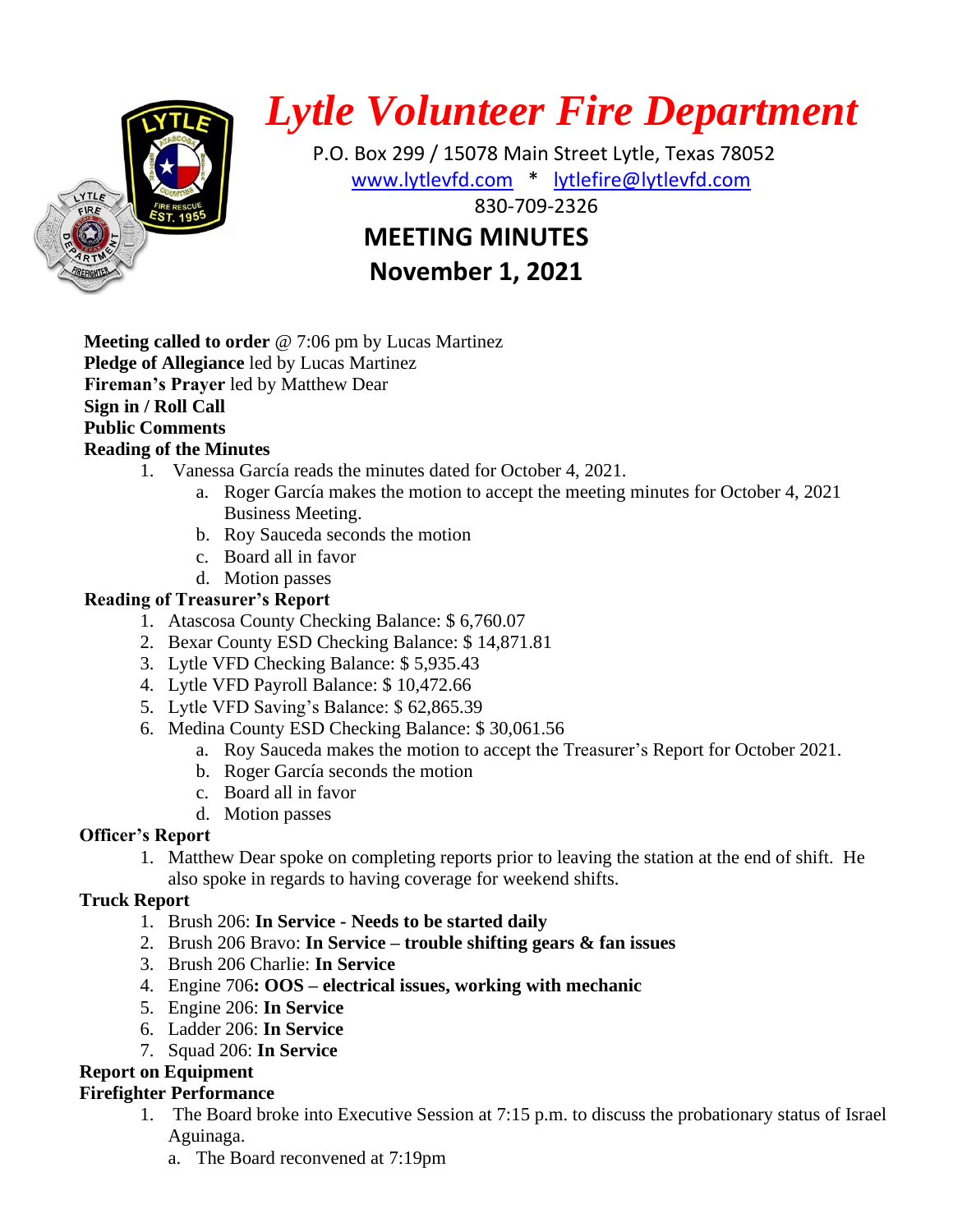- 1. Roger García makes the motion to remove Israel Aguinaga from probation status.
- 2. Roy Sauceda seconds the motion
- 3. Board all in favor
- 4. Motion Passes

#### **Training Report**

- 2. Up Coming Training Schedule
	- a. Nov. 8 TBD
	- b. Nov. 15 TBD
	- c. Nov.  $22 TRD$
	- d. Nov. 29 TBD

#### **Old Business**

#### **New Business**

- 1. Roger García makes the motion to open Nominations for 2022 Elections for Board of Directors.
	- a. Roy Sauceda seconds the motion
	- b. Board all in favor
	- c. Motion Passes
		- i. General Member:
			- Roy Sauceda Accepts
			- Roger Trejo Accepts
		- ii. Secretary:
			- Roy Sauceda Accepts
			- Roger Trejo Accepts
		- iii. Treasurer:
			- Vanessa García Accepts
		- iv. Vice President:
			- Logan Medina Accepts
			- Roger García Accepts
		- v. President:
			- Lucas Martinez Accepts
		- vi. Assistant Chief:
			- Roger García Accepts
			- Rene Flores Accepts
			- Logan Medina Declines
		- vii. Chief:
			- Matthew Dear Accepts
- 2. Vanessa García makes the motion to close the Nominations for 2022 Elections for Board of Directors.
	- a. Roy Sauceda seconds the motion
	- b. Board all in favor
	- c. Motion Passes
- 3. Roger García make the motion to table a decision on the end of year party until next month.
	- a. Roy Sauceda seconds the motion
	- b. Board all in favor
	- c. Motion passes
- 4. Vanessa García makes the motion to award the Sealed Bids received for the Surplus Equipment to the following people
	- 1. 1972 Kaiser 6X6 to Carl Marquart bid of \$3,555
	- 2. 400-gallon poly tank to Roger Garcia bid of \$525.72
	- 3. 2 pumps to Roger Garcia bid of \$127.30
	- 4. 750-gallon tank with mounting saddle to Thomas Gertken bid of \$250
		- a. Roy Sauceda seconds the motion
		- b. Majority if Board in favor
		- c. Roger Garcia abstains in voting
		- d. Motion Passes